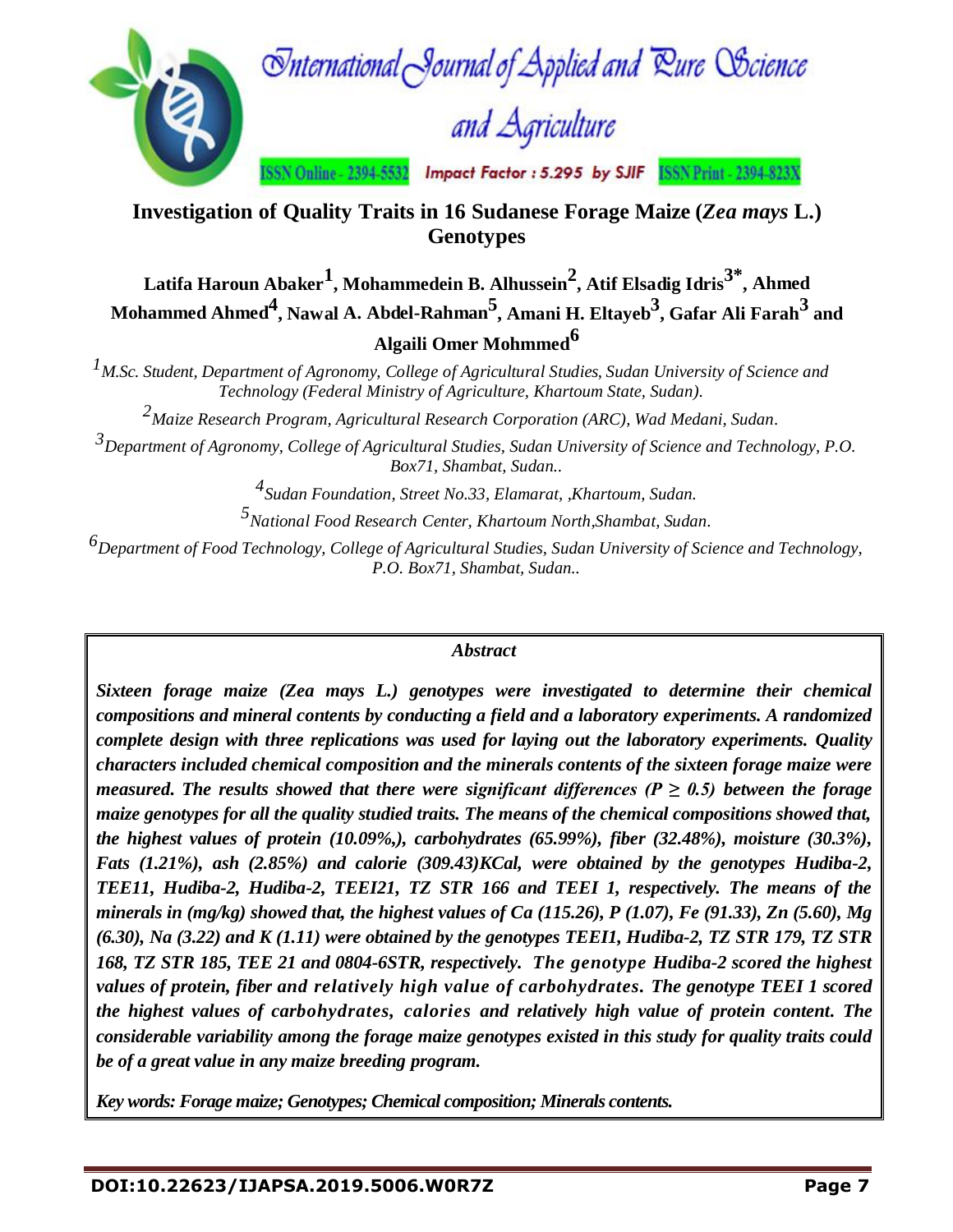**\*Corresponding Author:** Atif Elsadig Idris, Department of Agronomy, College of Agricultural Studies, Sudan University of Science and Technology. P.O. Box 71, Khartoun North, Shambat, Sudan. (www.sustech.edu)

### **I. INTRODUCTION**

Maize (*Zea mays* L.) is globally ranks third behind wheat and rice as the most important cereal crop, mainly used as staple food and animal feed in most of the developing countries (Akande and Lamidi, 2006; Olakojo *et al.,* 2007). It is an excellent source of carbohydrates, protein and good quality oil. It is more complete in nutrients than other cereals (Moraditochaee, 2012; Ali, *et al.,* 2014). Maize protein is rich in lysine and tryptophan, which provides the poor people with a way that can improve their diet. Maize protein has a high nutritive value nearly equivalent to milk (Moaveni, 2011). The average world grain maize areas were about 176.19 million hectares producing 930.13 million metric tons with average grain yield estimated at 5.78 tons per hectare (FAO, 2014).

The maize crop is characterized by its wide adaptability to the different ranges of growing conditions. Thus, it has gained adaptation and productivity in all continents through introduction and breeding programs. The genetic diversity of maize, being as an out crossing crop, is very broad for conservation and utilization in breeding programs. Maize landraces exhibit significant morphological variation and genetic polymorphism and are grown from sea level to 3800 m (Ortiz *et al*., 2010; Idris *et al.,* 2012).

Maize is a very convenient crop for forage production due to the high production of green mass per unit area, high energy content of dry matter and quality of biomass for silage making (Mandić et al. 2013).

Selection of maize is focused on maize hybrids that produce high grain yields and good quality silage combined with agronomic traits. Silage maize hybrids are certified based on fresh and dry matter yield and the proportion of the ears (Ishag, 2004). In the Sudan, grain maize is considered as a minor crop and it is normally grown as a rain- fed crop in Kordofan, Darfur and Southern states or in small irrigated areas in the Northern states (Ahmed and Elhag, 1999; Ishag, 2004), with average grain production of about 0.697 ton/ha (FAO, 2014).

In the Sudan, the Irrigated green forage production (grasses and legumes) is about 4 million tons .This production is found in Central states, Northern states, Eastern states and Khartoum state(Khair,1999). Most of forage farmers in the Sudan, especially at Khartoum state prefer to cultivate forage maize in the winter season as a substitute of forage sorghum in order to fill the gap caused by weak production of forage sorghum in this season, that is because forage maize is highly adapted to winter season of the Sudan more than forage sorghum and the productivity of it exceeded that of forage sorghum in the winter season. Few studies were conducted to measure quality traits (protein, fiber, fat, moisture, ash and carbohydrates) on leaves and stems of forage maize (Idris *et al.,* 2012). Knowledge of quality traits among different forage maize genotypes could be of a great value for animal feed, therefore the main objectives of this study is to measure quality traits in sixteen forage maize genotypes in order to select the most good quality one among them.

## **II.MATERIAL AND METHODS**

## **2.1 Maize genotypes used in this study**

A total of 16 forage maize (*Zea mays* L*.*) genotypes obtained from Agricultural Research Corporation (ARC), Wad-Madani, Sudan**,** were used in this study to determine their quality traits (chemical composition, and mineral contents). (Table, 1).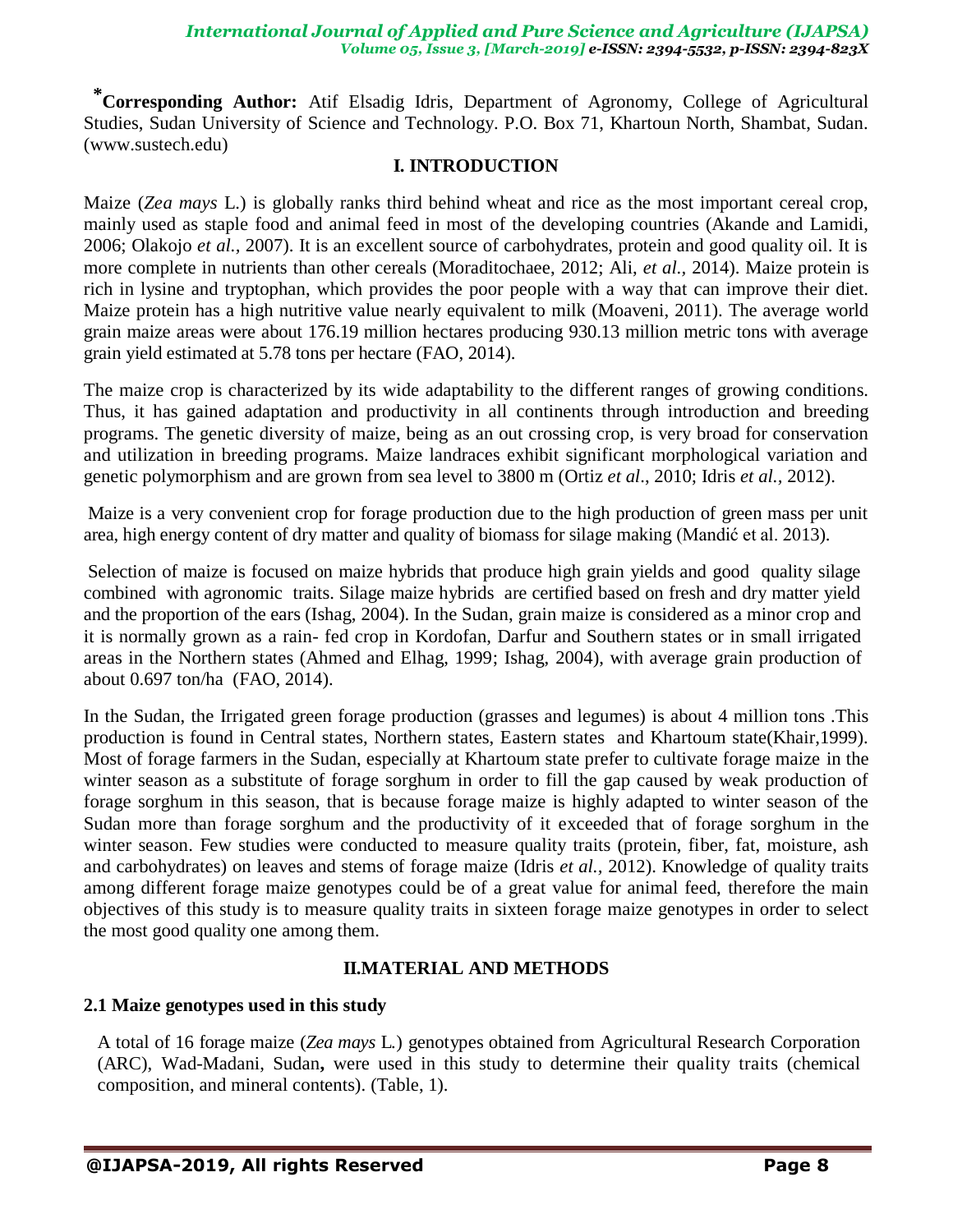| No.            | Genotype           | <b>Source</b>                                     |  |  |  |  |  |
|----------------|--------------------|---------------------------------------------------|--|--|--|--|--|
|                |                    |                                                   |  |  |  |  |  |
|                |                    |                                                   |  |  |  |  |  |
| $\mathbf{1}$   | TEEI 1             | ARC, Wad-Madani, Sudan.                           |  |  |  |  |  |
| $\overline{2}$ | TEEI 4             | ARC, Wad-Madani, Sudan.                           |  |  |  |  |  |
| 3              | TEEI 5             | ARC, Wad-Madani, Sudan.                           |  |  |  |  |  |
| $\overline{4}$ | TEEI 10            | ARC, Wad-Madani, Sudan.                           |  |  |  |  |  |
| 5              | TEEI 11            | ARC, Wad-Madani, Sudan.                           |  |  |  |  |  |
| 6              | TEEI <sub>29</sub> | ARC, Wad-Madani, Sudan.                           |  |  |  |  |  |
| $\tau$         | TEEI <sub>20</sub> | ARC, Wad-Madani, Sudan.                           |  |  |  |  |  |
| 8              | TEEI 21            | ARC, Wad-Madani, Sudan.                           |  |  |  |  |  |
| 9              | 0804-6STR.         | ARC, Wad-Madani, Sudan.                           |  |  |  |  |  |
| 10             | TZ STR 150.        | ARC, Wad-Madani, Sudan.                           |  |  |  |  |  |
| 11             | <b>TZ STR 166</b>  | ARC, Wad-Madani, Sudan.                           |  |  |  |  |  |
| 12             | <b>TZ STR 168.</b> | ARC, Wad-Madani, Sudan.                           |  |  |  |  |  |
| 13             | <b>TZ STR 179</b>  | ARC, Wad-Madani, Sudan.                           |  |  |  |  |  |
| 14             | <b>TZ STR 185.</b> | ARC, Wad-Madani, Sudan.                           |  |  |  |  |  |
| 15             | <b>TZ STR 184</b>  | ARC, Wad-Madani, Sudan.                           |  |  |  |  |  |
| 16             | Hudiba-2           | Released Variety by<br>ARC,<br>Wad-Madani, Sudan. |  |  |  |  |  |

 **ARC** : Agricultural Research Corporation.

#### **2.2 The Field and Laboratory Experiments:**

A field experiment was carried out during the winter season of 2016 & 2017 (in the period from November 2016 to February 2017.) at the experimental farm of the College of Agricultural Studies, Sudan University of Science and Technology (sustech.edu), Shambat (.32º 32′ E. , Longitude, 15º 40′ N Latitude, and 380 meters above the sea level). The 16 forage maize genotypes were cultivated at separately plots, then and at 50% flowering these genotypes were also separately harvested and dried under sun light and prepared to be used for the measurement of their quality traits. The quality traits (chemical composition, and mineral contents) experiments were conducted at the National Food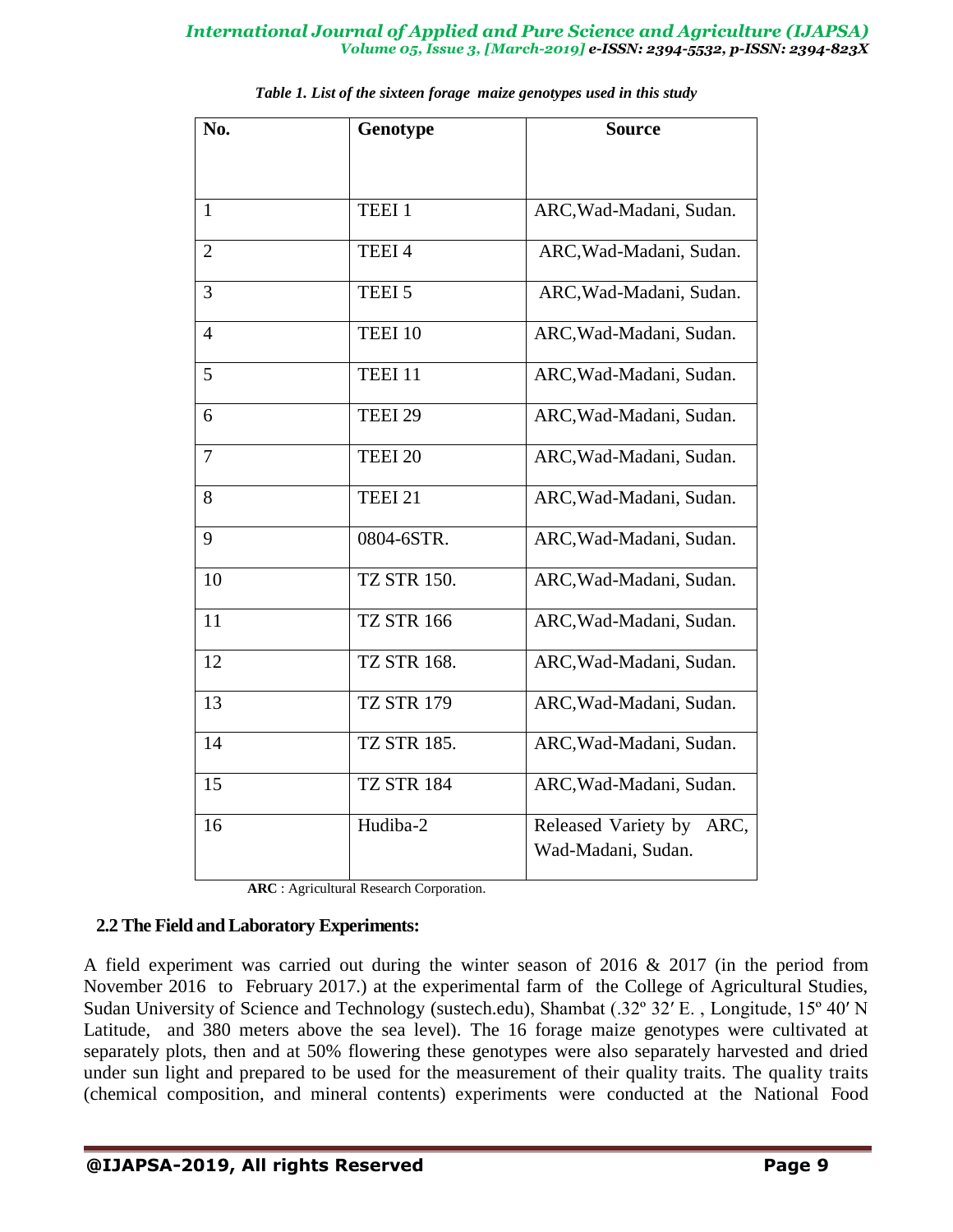Research Center Laboratory, Shambat, Khartoum North, Sudan. A randomized complete design (RCD) with 3 replicates was used for the laboratory experiments. The stems and the leaves of the dried 16 forage maize genotypes were manually and separately cleaned to remove dust, then the dry samples of the stems and leaves were later milled and from them the chemical composition (Approximate analysis) and the minerals contents were measured as the following procedures:

#### **A***.***Chemical composition**

The Chemical composition of the stems and leaves in 16 forage maize genotypes used in this study which included moisture content%, crude protein%, crude fiber%, crude fats%, ash content% and carbohydrates%, were determined by using approximate analysis according to the official method of Association of Official Analytical Chemist AOAC, (2010). The calorie values (Kcal./100gm) was calculated according IMNA, (2002).

#### **B. The minerals content:**

The mineral contents (in mg/kg) in the leaves and stems of the 16 forage maize genotypes included Calcium (Ca), Phosphor (P), Iron (Fe), Potassium (K) Magnesium (Mg), Sodium (Na) and Zinc (Zn). These minerals were determined according to the official method of Association of Official Analytical Chemist AOAC, (2010).

## **2.3Statistical analysis:**

The statistical analysis of variance for the collected data of the chemical analysis and mineral contents for a randomized complete design was carried out according to Gomez, and Gomez (1984). The means were separated according to Duncan Multiple Range Test at 5% level of probability (Duncan, 1955).

## **III. RSULTS AND DISCUSSION**

The statistical analysis of variance for the chemical composition and mineral contents of the 16 forage maize genotypes showed that there were significant differences ( $P \ge 0.5$ ) between the 16 forage maize genotypes in these characters. This existing variability could be attributed to the genetic variability between them, which could be of a great potential in the improvement of Sudanese maize genotypes (through selection or hybridization) for obtaining maize genotypes characterized with high yield and good quality.Variability between maize genotypes in quality characters and other characters has been reported by many investigators, e.g Ishag, (2004); Abdalla, *et al.,* (2010); Ali *et al.,* (2014) and Idris *et al.,* (2012)

## **3.1 Chemical composition of the 16 maize genotype**

In this study, the means of chemical compositions of the 16 forage maize genotypes were shown in (table, 2).

## **A.Protein Contents**%

The means of protein percentage in the 16 forage maize genotypes ranged from 6.98% to10.09%, obtained by the genotypes TEEI 5 and Hudiba-2, respectively. These results reflect the high percentage of protein in these genotypes and indicate the high nutritive value of them, therefore most of these forage genotypes can be used as forages due to their high protein percentages. Similar findings were also revealed by Wolf, et al (1993) and Daboka, (2019) in their studies in different maize genotypes. Rai,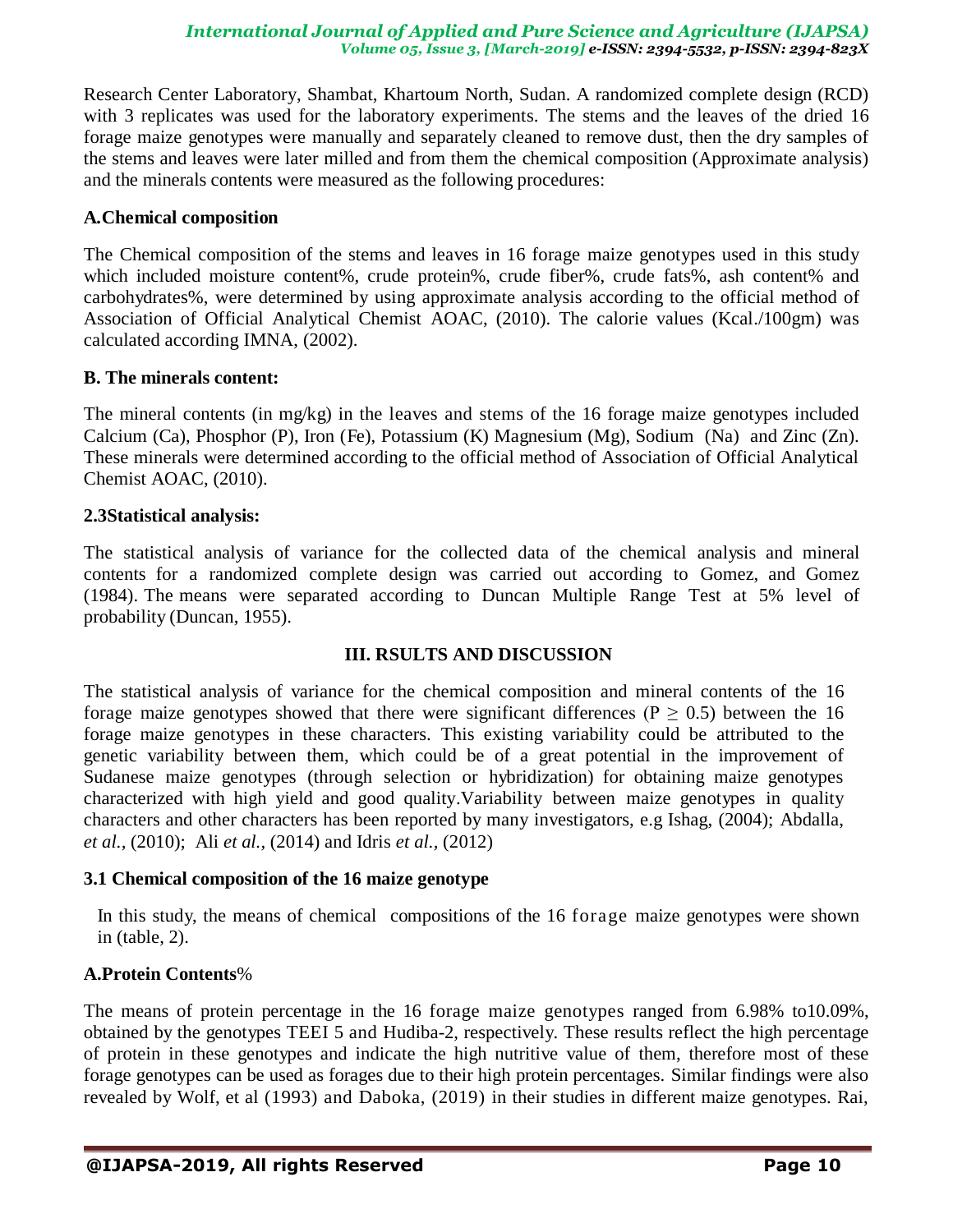2002, reported that the relatively high concentrations of crude protein, which in forages and feeds can range from 30 to 500 g/ kg dry matter. Pavan et al, (2011) reported that dry weight and crude protein yields showed positive and significant correlation with green forage yield and had positive direct influence on their correlation with green forage yield.

### **B. Carbohydrates**%**, Fiber content**% **and Calorie values**

The means of carbohydrates contents in the 16 maize genotypes ranged from (58.00% to 65.99%) obtained by the genotypes TEE11 and TZ STR 185, respectively. The means of the fiber contents ranged from 24.83% to32.48% obtained by the genotypes TEEI 1. and Hudiba-2, respectively. The calorie means ranged from 269.69 to 309.43 (KCal) obtained by the genotypes Hudiba-2 and TEEI 1, respectively.

The high levels of carbohydrates and fiber obtained in the studied 16 forage maize genotypes illustrate that these genotypes are highly energy animal feed, great nutritive value and of a great benefits for animals health. These results agreed with Wolf, et al(1993) who found similar findings and reported that the fiber supply the animal body with sufficient energy. In addition Koul, [\(1997\) and Gasim,](http://www.sciencedirect.com/science/article/pii/S1658077X10000044#b0235) (2001) reported that, maize is considered as a great source of starch, carbohydrates and fibers making it a high-energy animal feed. Similar observations were also reported by Daboka, (2019) in his studies in forty forage maize genotypes.

### **C. Moisture content**%**, Fats content**% **and Ash content**%**:**

In the 16 maize genotypes, the Fats content means ranged from 0.61% to 1.21% obtained by the genotypes TEE1 20 and TEEI 21, respectively. The moisture content means ranged from 23.5% obtained for the genotype TEEI 20 to 30.3% obtained by the genotype Hudiba-2. The Ash content% means ranged from 0.81% to 2.85% obtained by the genotypes TEE1 1 and TZ STR 166, respectively. Similar findings for Ash and Fats in different maize genotypes were reported by Redshaw *et al.,* (1986) and Vazquez de Aldana (1996) and El-Sheikh. (1998). Daboka, (2019) reported that the energy of maize is greater than sorghum and nearly equal to that of brown rice, in addition to that maize exceeded wheat, brown rice and sorghum in total fats.

## **3.2 Minerals contents**

In this study, the means of minerals contents of the 16 maize genotypes measured in mg/kg were shown in Table, 3. The Ca ranged from 109.33 to115.26 and was obtained by the genotypes TEEI4 and TEEI1, respectively. The P ranged from 0.58 to1.07 and was obtained by the genotypes 0804-6STR and Hudiba-2, respectively. The Fe ranged from 51.33 to 91.33 and was obtained by the genotypes TEEI 21 and TZ STR 179, respectively. The Zn ranged from 2.51 to 5.60 and was obtained by the genotypes TEEI 1 and TZ STR 185, respectively. The Mg ranged from 4.00 to 6.30 and was obtained by the genotypes TEEI 4 and TZ STR 185, respectively. The Na ranged from 2.11 to 3.22 and was obtained by the genotypes TEEI 10 and TEEI 21, respectively. The K ranged from 0.58 to1.11 and was obtained by the genotypes TEEI 5 and 0804-6STR, respectively. These results illustrate the relatively high values of minerals in these forage maize genotypes and add another nutritive value in addition to values of protein and carbohydrates mentioned above. Similar findings for Ca, Mg, Fe, Cu, and K were observed in eight maize genotypes as explained by Ali *et al.,* (2014) and in forty forage genotypes as explained Daboka, (2019), these two authors also added that, maize is rich of macro-minerals specially P and trace elements specially Fe.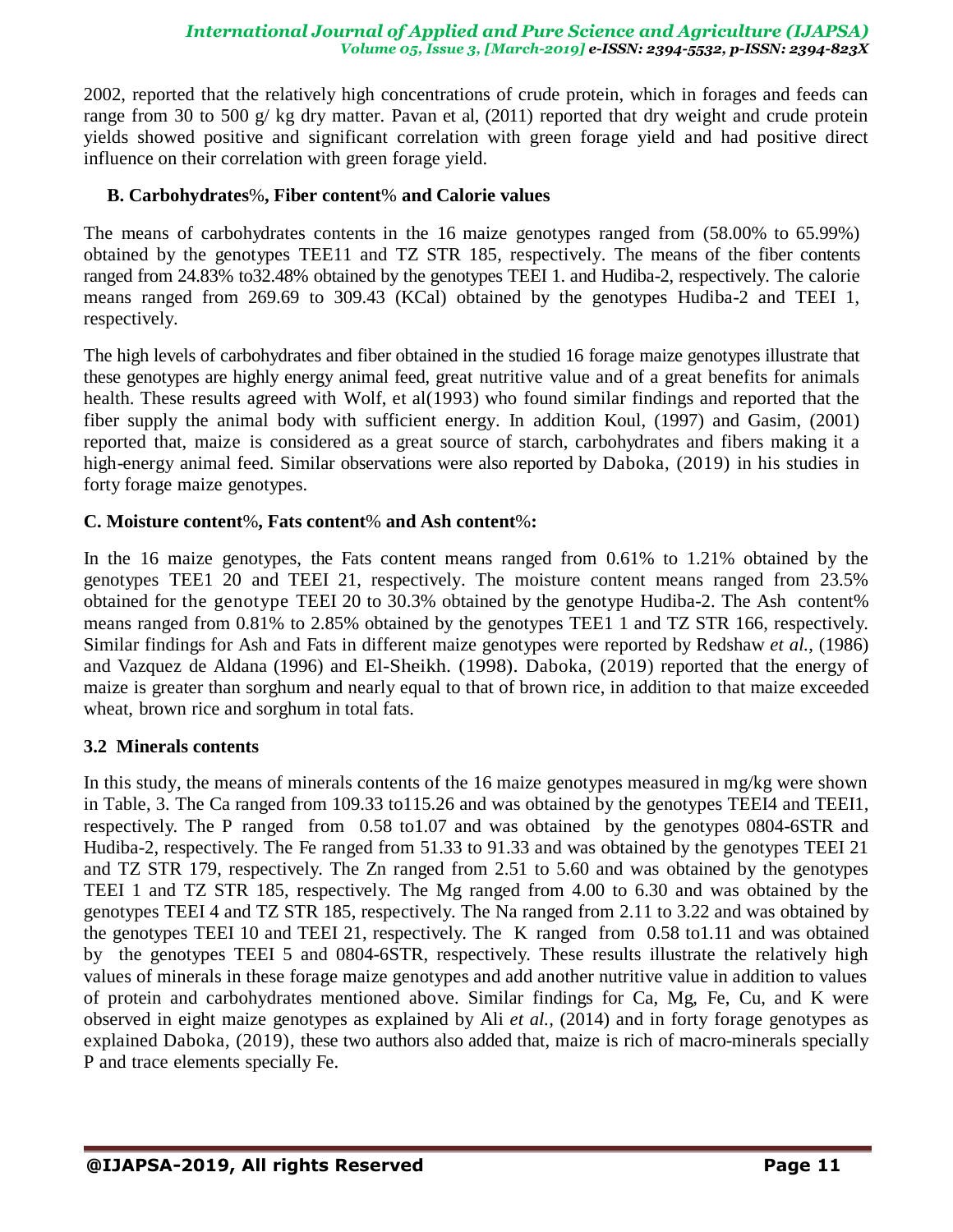# **IV. CONCLUSION**

Based on the results obtained from this study, it could be concluded that, significant and considerable variability was detected among the 16 Sudanese forage maize genotypes for chemical compositions and mineral contents, this variability would be useful in any maize breeding program aiming for improving quality traits in maize. However, the maize genotypes scored high values of quality traits could be used by Sudanese forage maize consumers and/or forage maize breeders by selection or hybridization in order to produce improved maize genotypes or hybrids characterized with high yield and good quality traits. The genotype Hudiba-2 scored the highest values of protein%, fiber %and relatively high value of carbohydrates%. The genotype TEEI 1 scored the highest values of carbohydrates, calories and relatively high value of protein content

### **AKNOWLEDGMENTS**

The authors are grateful to the College of Agricultural Studies (CAS), Sudan University of Science and Technology (Sustech, edu) for supporting part of this research

| N <sub>0</sub>   | <b>Genotypes</b>  | <b>Moisture</b><br>$\%$ | <b>Protein</b><br>$\%$ | Fiber%                            | Fats%             | Ash%              | Carboh<br>ydrates    | <b>Calorie</b><br>value |
|------------------|-------------------|-------------------------|------------------------|-----------------------------------|-------------------|-------------------|----------------------|-------------------------|
|                  |                   |                         |                        |                                   |                   |                   | $\%$                 | (KCal)                  |
| $\mathbf{1}$     | TEEI <sub>1</sub> | $25.1^{\rm h}$          | $7.52^k$               | $24.83^{\mathrm{J}}$              | 1.02 <sup>d</sup> | $0.81^\circ$      | $65.99^{\rm a}$      | $309.43^a$              |
| $\overline{2}$   | TEEI 4            | $25.00^1$               | $7.70^{j}$             | $24.9^{j}$                        | $0.95^e$          | 1.23 <sup>1</sup> | $65.37^{b}$          | $307.00^{ab}$           |
| $\overline{3}$   | TEEI 5            | $26.1^\circ$            | $6.98^{\rm m}$         | $27.32^{8}$                       | 0.86 <sup>f</sup> | 1.21 <sup>m</sup> | $63.62^d$            | $296.35^{\text{d}}$     |
| $\overline{4}$   | TEEI 10           | $24.9^{i}$              | 7.16 <sup>1</sup>      | $26.26^{h}$                       | 0.76 <sup>g</sup> | $1.51^{k}$        | $64.29^{d}$          | $299.95^{\text{d}}$     |
| 5                | TEEI 11           | $25.3^{fg}$             | $8.07^{h}$             | $26.\overline{24}^{\overline{h}}$ | 1.10 <sup>b</sup> | $0.94^n$          | $63.53^d$            | $302.20^{bc}$           |
| 6                | TEEI 29           | 26 <sup>e</sup>         | $9.12^{\circ}$         | $26.41^h$                         | $0.65^{\rm i}$    | $1.71^{i}$        | $63.45^{\rm d}$      | $296.95^{\text{d}}$     |
| $\boldsymbol{7}$ | TEEI 20           | $23.5^{\overline{k}}$   | $8.24^{8}$             | $28.50^{\rm d}$                   | $0.61^{\rm j}$    | $2.10^{h}$        | 60.71 <sup>g</sup>   | $287.17^f$              |
| 8                | TEEI 21           | $25.\overline{4^{fg}}$  | $8.64^{\rm f}$         | $26.42^h$                         | 1.21 <sup>a</sup> | $2.62^{\circ}$    | $61.21$ <sup>f</sup> | $295.81^{\text{d}}$     |
| 9                | 0804-6STR.        | $27.1^\circ$            | $9.12^{b}$             | 24.9                              | 0.78 <sup>g</sup> | $2.64^{b}$        | $62.59^e$            | $305.71^{ab}$           |
| 10               | TZ STR 150.       | $24.9^{\circ}$          | 8.86 <sup>d</sup>      | $27.72^{f}$                       | $0.94^\mathrm{e}$ | $2.20^{\rm f}$    | $60.^{25h}$          | $290.48^{e f}$          |
| 11               | <b>TZ STR 166</b> | $25.5^e$                | $8.74^e$               | $25.97^{\rm i}$                   | $0.87^{\rm f}$    | $2.85^{\rm a}$    | $61.56^{f}$          | $294.8^{d}$             |
| 12               | TZ STR 168.       | $26.3^d$                | $9.37^{b}$             | 28.00 <sup>e</sup>                | $0.73^{\rm h}$    | $1.85^{\rm h}$    | $60.03^{i}$          | $289.76^{\rm eF}$       |

*Table 2: The Mean Chemical composition of the 16 Maize genotypes.*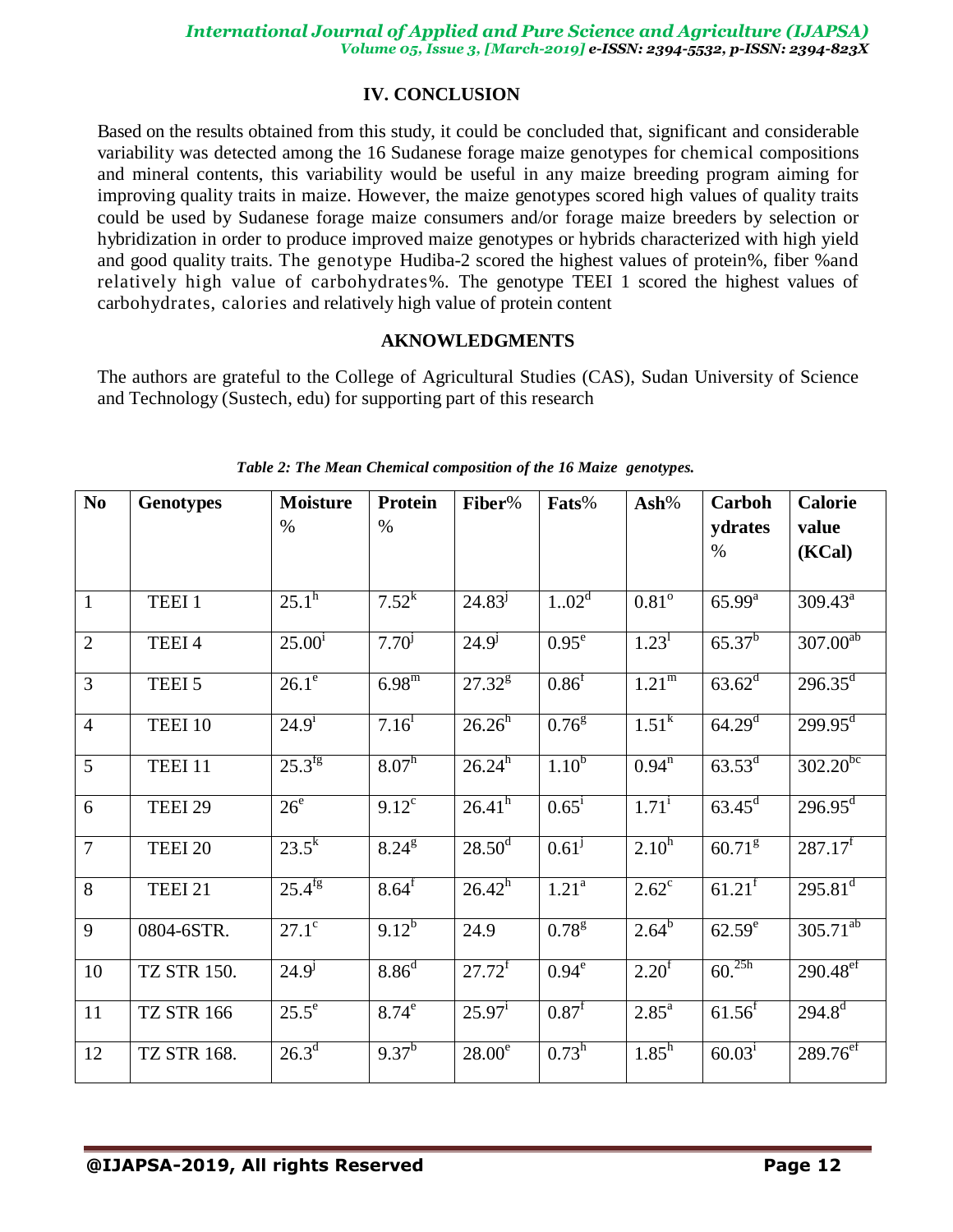| 13 | <b>TZ STR 179</b>  | $28.1^{b}$      | $7.89^{i}$        | $31.34^{b}$     | $0.65^1$          | $1.54^{j}$     | 58.66 <sup>1</sup>   | $273.93^{gh}$       |
|----|--------------------|-----------------|-------------------|-----------------|-------------------|----------------|----------------------|---------------------|
| 14 | <b>TZ STR 185.</b> | $25.43^{fg}$    | $8.23^{8}$        | $28.50^{\circ}$ | $0.86^{\text{t}}$ | $2.31^{\circ}$ | 58.00 <sup>j</sup>   | 278.03 <sup>f</sup> |
| 15 | <b>TZ STR 184</b>  | $26.35^{\rm d}$ | 9.18 <sup>c</sup> | $28.05^{\rm d}$ | 1.06 <sup>c</sup> | $2.43^d$       | $58.51$ <sup>1</sup> | 286.13 <sup>t</sup> |
| 16 | Hudiba-2           | $30.3^{\rm a}$  | $10.09^{\rm a}$   | $32.48^{\rm a}$ | $1.10^{b}$        | $2.31^e$       | $58.66^1$            | 269.69 <sup>h</sup> |
|    | <b>Mean</b>        | 25.9            | 8.3               | 27.5            | 0.88              | 1.90           | 61.3                 | 292.6               |
|    | $CV\%$             | 0.27            | 0.56              | 0.48            | 1.95              | 0.50           | 0.42                 | 1.0                 |
|    | <b>F</b> value     | $15.9**$        | 984.1**           | $905.6**$       | $328.5**$         | $1336**$       | 449.4**              | $46.3**$            |

For each character (nutrient), different letters indicate means are significantly different (P <0.01).

*Table 3. Means of minerals (mg/kg) of the 16 Maize genotypes*

| No             | <b>Genotypes</b>   | Ca                     | ${\bf P}$                                   | Fe                     | Zn                    | Mg                  | <b>Na</b>           | $\mathbf K$             |
|----------------|--------------------|------------------------|---------------------------------------------|------------------------|-----------------------|---------------------|---------------------|-------------------------|
| $\mathbf{1}$   | TEEI <sub>1</sub>  | $115.26^a$             | 0.70 <sup>g</sup>                           | 74.00 <sup>e</sup>     | $2.51^{k}$            | 4.11 <sup>1</sup>   | $2.34^{\mathrm{i}}$ | $0.86 \text{ }^{\circ}$ |
| $\overline{2}$ | TEEI <sub>4</sub>  | $109.33^{i}$           | 0.80 <sup>d</sup>                           | 78.00 <sup>d</sup>     | $2.70^{1}$            | 4.00 <sup>m</sup>   | 2.98 <sup>c</sup>   | $0.62^{\mathrm{i}}$     |
| 3              | TEEI 5             | $112.46^{e f}$         | 0.75 <sup>e</sup>                           | $57.33$ ij             | 3.04 <sup>g</sup>     | $4.54^{1}$          | $2.53^{8h}$         | $0.58^{j}$              |
| $\overline{4}$ | TEEI 10            | $112.00^{\text{T}}$    | 0.70 <sup>g</sup>                           | $83.66^{\circ}$        | $3.65$ <sup>f</sup>   | $4.15$ <sup>T</sup> | 2.11 <sup>1</sup>   | 0.82 <sup>d</sup>       |
| 5              | TEEI 11            | 110.10 <sup>h</sup>    | 1.01 <sup>b</sup>                           | $59.00^{1}$            | $5.21$ <sup>c</sup>   | $4.63^{\text{ }i}$  | $2.20^{j}$          | 0.77 e                  |
| 6              | TEEI 29            | $113.00 \text{°}$      | 0.82 <sup>d</sup>                           | $61.\overline{33}^{h}$ | $2.85^{h}$            | 6.10 <sup>cd</sup>  | 2.57 <sup>g</sup>   | $0.73^{\circ}$          |
| $\overline{7}$ | TEEI <sub>20</sub> | $112.00$ <sup>f</sup>  | $0.73$ ef                                   | $71.33$ <sup>f</sup>   | $2.55^{k}$            | $5.79^{\circ}$      | $2.64$ <sup>f</sup> | $0.64^{h}$              |
| 8              | TEEI 21            | $114.20^{b}$           | $0.65^{h}$                                  | $51.33^{k}$            | $2.62^{\mathrm{j}}$   | 6.06 <sup>d</sup>   | $3.22^{a}$          | 0.91 <sup>a</sup>       |
| 9              | 0804-6STR.         | 110.13 <sup>h</sup>    | $0.58^{i}$                                  | 71.33 f                | $4.45^{\circ}$        | $5.52^{\mathrm{f}}$ | $3.14^{b}$          | $1.1\overline{1^a}$     |
| 10             | <b>TZ STR 150.</b> | 110.700 <sup>g</sup>   | 0.76e                                       | 55.66 <sup>jk</sup>    | 3.07 <sup>g</sup>     | $6.13$ $\degree$    | $2.50^{h}$          | 0.69 <sup>g</sup>       |
| 11             | <b>TZ STR 166</b>  | $113.50^{\circ}$       | 1.06 <sup>a</sup>                           | $87.66^{b}$            | $3.\overline{36}^{1}$ | $4.20^{j}$          | $2.16^{k}$          | 0.68 <sup>g</sup>       |
| 12             | <b>TZ STR 168.</b> | 114.50 <sup>b</sup>    | $0.71$ <sup>fg</sup>                        | 77.00 <sup>d</sup>     | 5.60 <sup>a</sup>     | $4.24^{k}$          | $2.24^{j}$          | 0.73 e                  |
| 13             | <b>TZ STR 179</b>  | $112.66$ <sup>de</sup> | $0.96 \, \frac{\overline{c}}{\overline{c}}$ | 91.33 <sup>a</sup>     | $5.40^{b}$            | $5.02^8$            | $2.65^{\text{T}}$   | 0.70 <sup>g</sup>       |
| 14             | TZ STR 185.        | $112.13$ <sup>ef</sup> | 0.63 <sup>h</sup>                           | 67.66 <sup>g</sup>     | $5.22$ <sup>c</sup>   | $6.30^{a}$          | $2.63^{\mathrm{f}}$ | $0.81$ <sup>d</sup>     |
| 15             | <b>TZ STR 184</b>  | 111.96 <sup>g</sup>    | 0.75 <sup>e</sup>                           | $55.00^{k}$            | 5.00 <sup>d</sup>     | $6.23^{b}$          | $2.71^{\circ}$      | $0.74^{e}$              |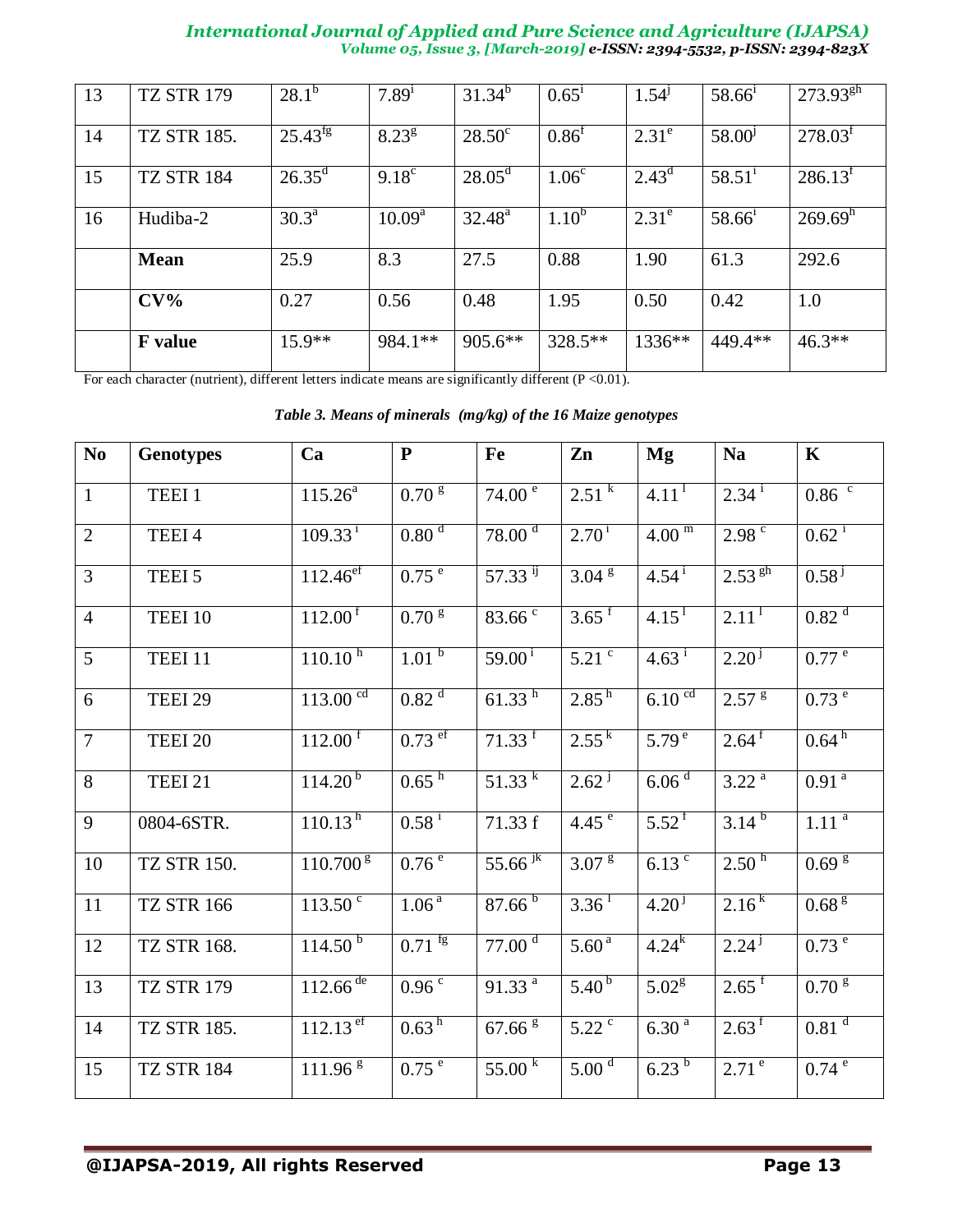| 16 | Hudiba-2       | 113.00 <sup>cd</sup> | 1.07 <sup>a</sup> | $77.66$ <sup>d</sup> | 4.43 $^{\circ}$ | 4.38 <sup>1</sup> | $3.07$ c | 0.63 <sup>hi</sup> |
|----|----------------|----------------------|-------------------|----------------------|-----------------|-------------------|----------|--------------------|
|    | <b>Mean</b>    | 112.32               | 0.79              | 69.95                | 3.79            | 5.10              | 2.60     | 0.75               |
|    | $CV\%$         | 0.25                 | 2.01              | 1.57                 | 0.78            | 0.65              | 0.93     | 1.27               |
|    | <b>F</b> value | $100.5**$            | $268.3**$         | $375.3**$            | 4925**          | $2123**$          | $635**$  | 554.3**            |

For each character (nutrient), different letters indicate means are significantly different (P≤0.01).